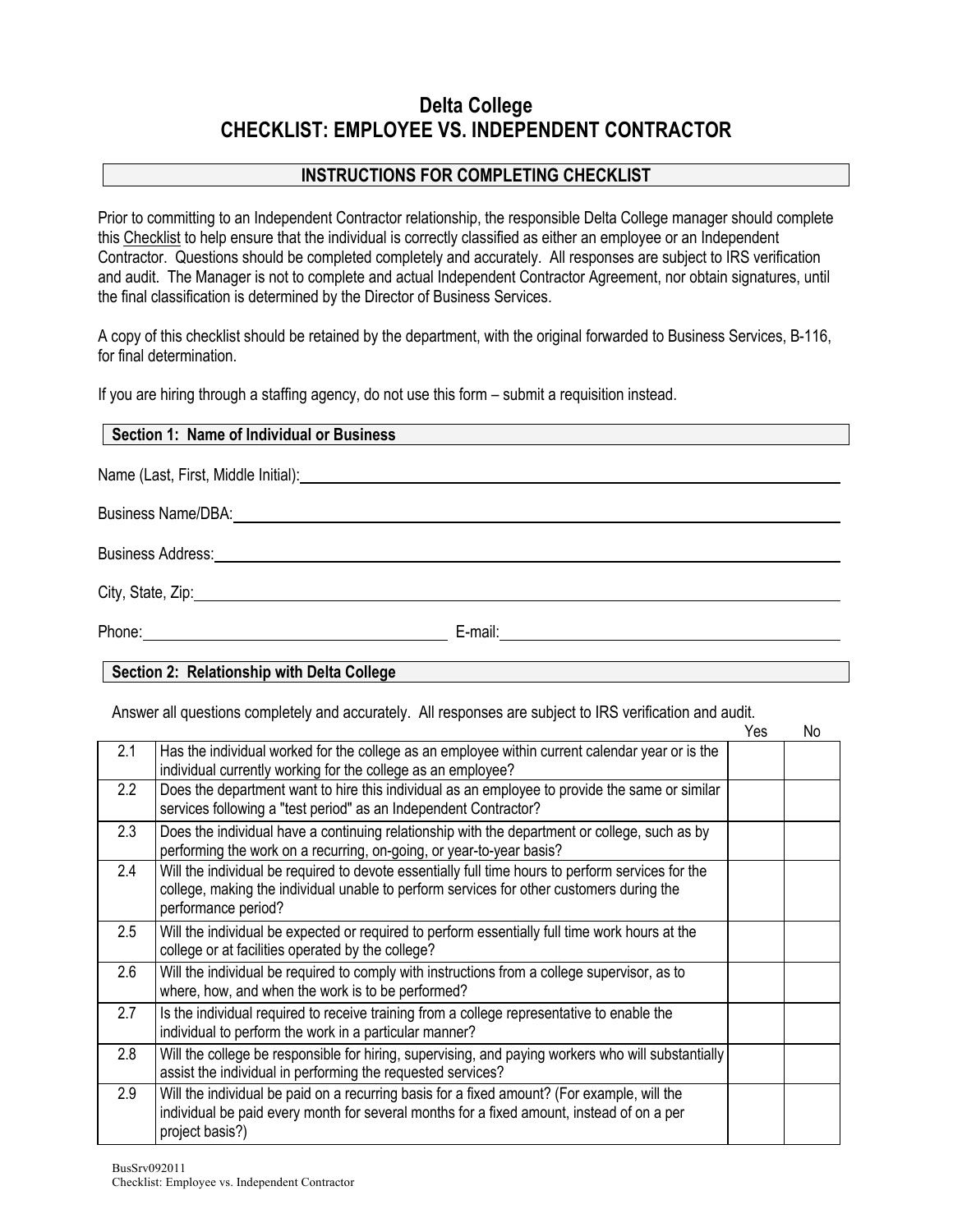Yes No

| 2.10 | Will the individual work as part of a team of regular employees and will the individual's day-to-<br>day participation be essential to the successful performance of the employee team?                                                             |  |
|------|-----------------------------------------------------------------------------------------------------------------------------------------------------------------------------------------------------------------------------------------------------|--|
| 2.11 | Is the individual expected / required to perform work during hours that are set by a college<br>supervisor?                                                                                                                                         |  |
| 2.12 | Will the individual be required to perform services in a sequence or order that is set by a<br>college supervisor?                                                                                                                                  |  |
| 2.13 | On a regular basis before the project is completed, will the individual be required to provide<br>progress or status updates to a college supervisor?                                                                                               |  |
| 2.14 | Will the individual perform services for which the college is concerned with the methods used<br>to obtain the results (and not just with the results)?                                                                                             |  |
| 2.15 | Will the college provide a significant amount of tools, equipment, or other materials needed by<br>the individual to perform the agreed-upon work?                                                                                                  |  |
| 2.16 | Will the individual be subject to termination by the college for reasons other that non-<br>performance of the Independent Contractor Agreement? (For example, can the individual be<br>terminated for violating college personnel policy?)         |  |
| 2.17 | Can the individual terminate the Agreement with the college without incurring any liability for a<br>failure to complete the service? (For example, can the individual terminate the Independent<br>Contractor Agreement without notice or reason?) |  |

**If the answer is YES to ANY of the questions in SECTION 2,** the individual may be classified as an EMPLOYEE and be paid through Payroll. Final determination will be made by the Director of Business Services.

#### **Section 3: Evidence of Independent Contractor's Business Operation**

|     |                                                                                                                                                                     | Yes | No |
|-----|---------------------------------------------------------------------------------------------------------------------------------------------------------------------|-----|----|
| 3.1 | In connection with performing the services, could the individual realize either a profit or a loss,<br>such as by incurring expenses?                               |     |    |
| 3.2 | Does the individual perform work (or could perform work) at an office or facility off campus that<br>is maintained at the individual's own expense?                 |     |    |
| 3.3 | Will the individual be paid an amount to complete a specified project (as opposed to on an<br>hourly, weekly, or monthly basis and for on-going, general purposes)? |     |    |
| 3.4 | Does individual hold him/her self out to perform these services to the general public?                                                                              |     |    |

**If the answer is NO to ANY of the questions in SECTION 3,** the individual may be classified as an EMPLOYEE and be paid through Payroll. Final determination will be made by the Director of Business Services.

#### **Section 4: Need for Individual Within Department**

|     |                                                                                                                                                                  | Yes | No |
|-----|------------------------------------------------------------------------------------------------------------------------------------------------------------------|-----|----|
| 4.1 | Are the services to be performed by the individual necessary for accomplishment of the<br>mission of the department or college?                                  |     |    |
| 4.2 | Is the individual needed because there is no current employee within the department who can<br>satisfactorily perform the work that will done by the individual? |     |    |

**If the answer is YES to ANY of the questions in SECTION 4,** the individual may be classified as an EMPLOYEE and be paid through Payroll. Final determination will be made by the Director of Business Services.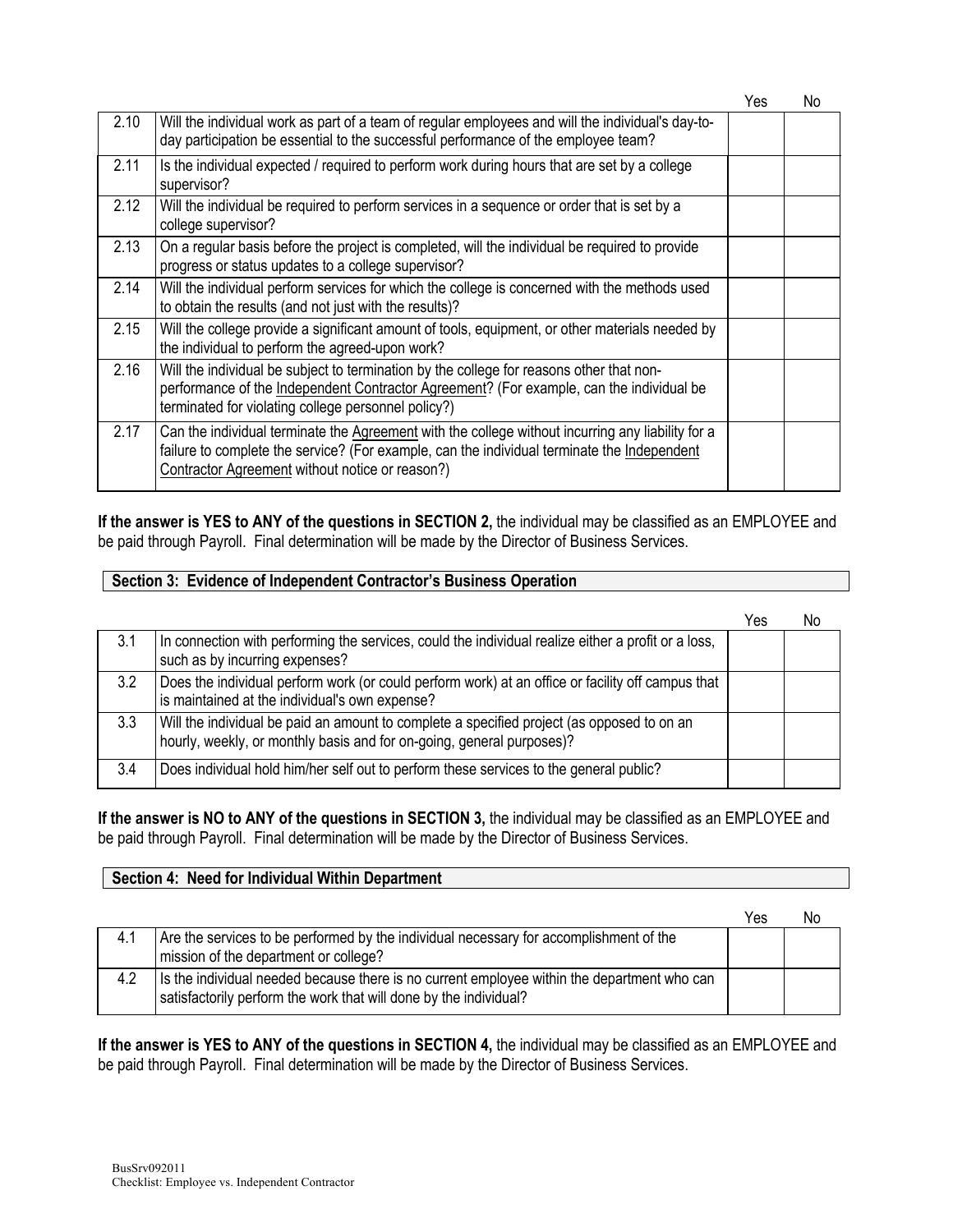| <b>Section 5: Retirement Status</b> |                                                                  |     |    |
|-------------------------------------|------------------------------------------------------------------|-----|----|
|                                     |                                                                  | Yes | No |
| 5.1                                 | Individual retired from any MPSERS employer after June 30, 2010. |     |    |

**If the answer is YES to the question in SECTION 5, the individual may not be classified as an Independent** Contractor at Delta College and concurrently receive retirement benefits from MPSERS. Delta is responsible for reporting all such independent contract arrangements to MPSERS. Retirement information must be certified by the independent contractor and reported to MPSERS prior to the independent contractor performing any services for Delta College. Note that these same rules apply to staff retained through a contracted employment services company or temporary agency.

#### **Section 6: Classification Outcome**

| IF All questions in Section $2 = NO$<br>All questions in Section $3 = YES$<br>All questions in Section $4 = NO$  | THEN Individual is an Independent Contractor.<br>It is okay to prepare an Independent<br>Contractor Agreement. Checklist must be<br>submitted to Business Services.                   |
|------------------------------------------------------------------------------------------------------------------|---------------------------------------------------------------------------------------------------------------------------------------------------------------------------------------|
| IF Any question in Sections $2 = YES$<br>Any questions in Section $3 = NO$<br>Any questions in Section $4 = YES$ | THEN Individual may be classified as an employee<br>and paid through Payroll. Information will be<br>reviewed and a final determination made by<br>the Director of Business Services. |
|                                                                                                                  | If the department disagrees with the<br>Checklist's determinations, the Checklist and<br>the Checklist's Section 6 & 7 should be<br>submitted to Business Services for review.        |
| $IF$ Question in Section $5 = Yes$                                                                               | THEN Individual cannot be hired as an Independent<br>Contractor. Consult Business Services.                                                                                           |
| IF Answers to questions are unknown or not<br>applicable                                                         | <b>THEN Consult Business Services before</b><br>proceeding.                                                                                                                           |

#### **Section 6: Supporting Information**

You may also attach a copy of resume, listing of clients, website information or yellow pages ad to support the position of this individual as an independent contractor.

Description or Scope of Work: **Example 2018** 2019 2019 2020 2021 2022 2023 2024 2022 2023 2024 2022 2023 2024 2022 2023 2024 2022 2023 2022 2023 2024 2022 2023 2024 2022 2023 2024 2022 2023 2024 2022 2023 2024 2023 2024 20

Reason why Department believes the individual should be classified as an Independent Contractor: